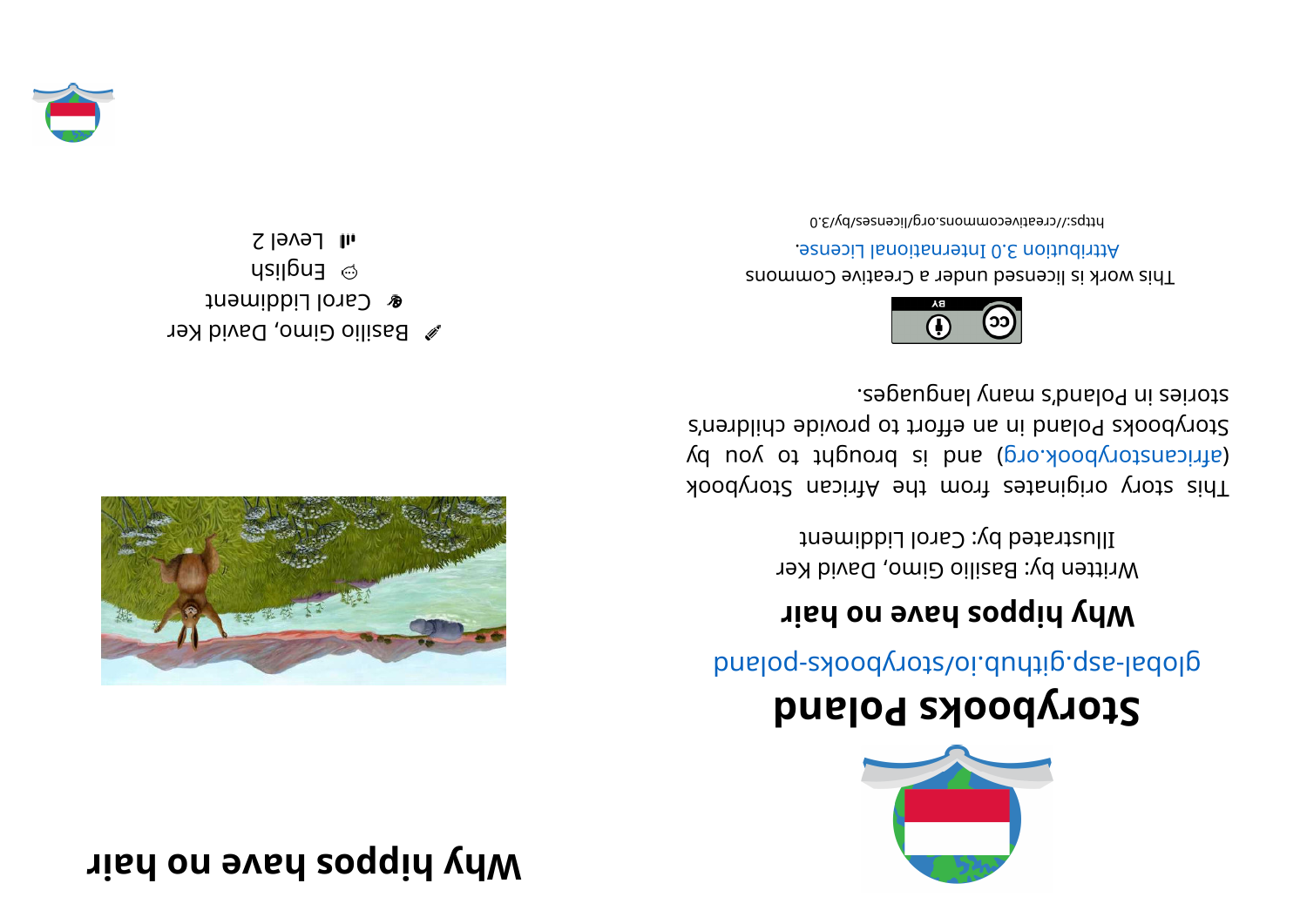

One day, Rabbit was walking by the riverside.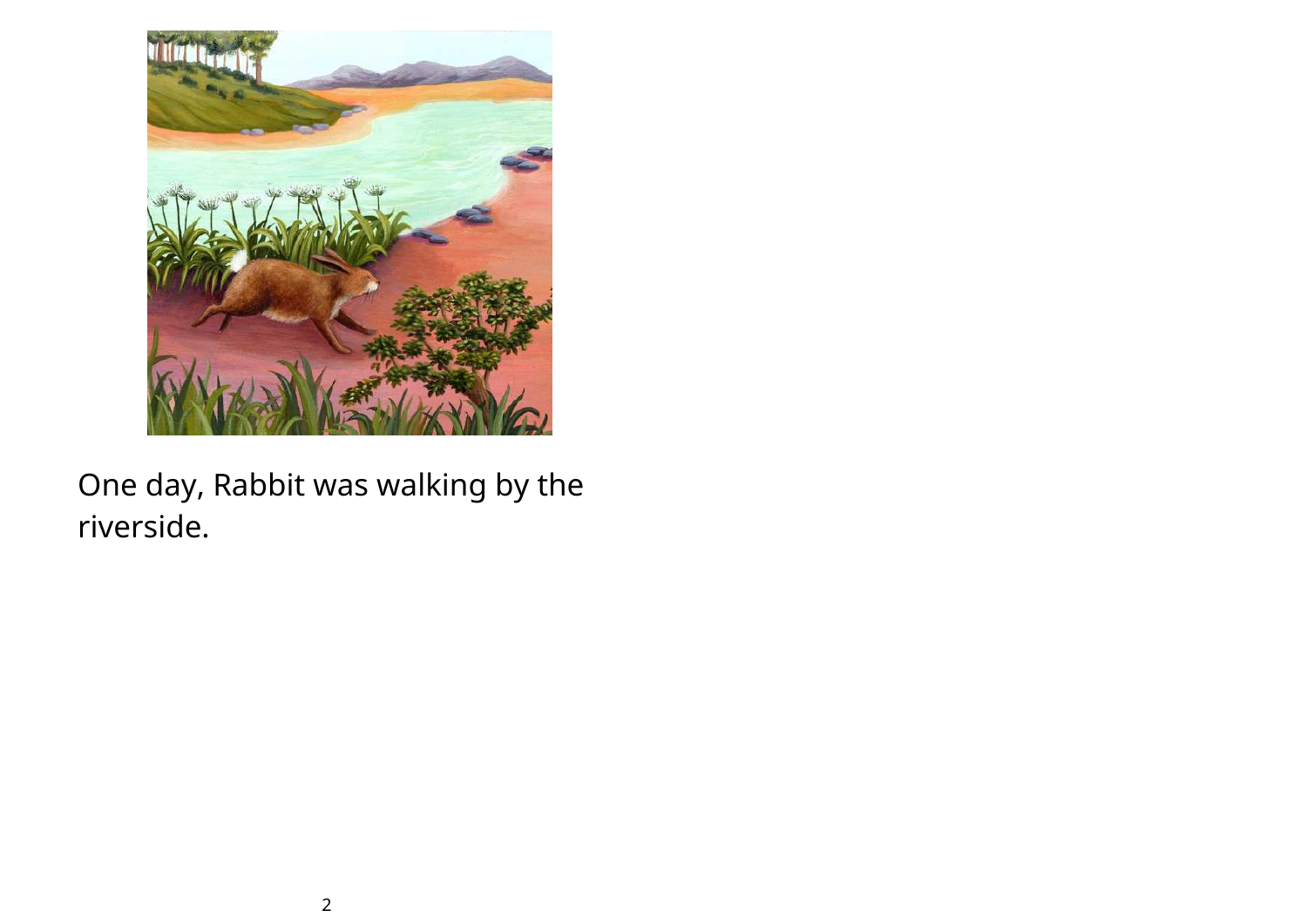

and eating some nice green grass. Hippo was there too, going for a stroll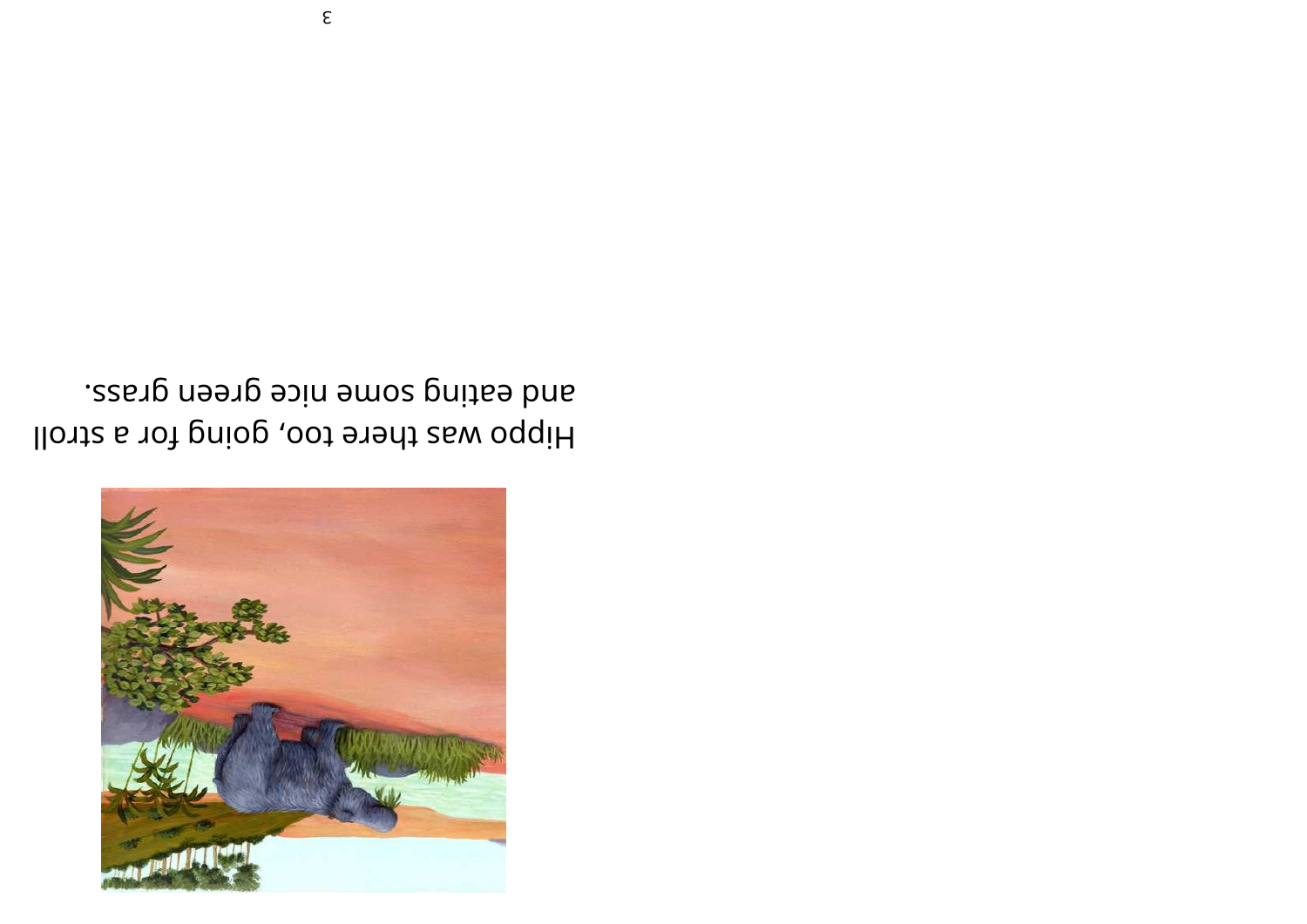



Hippo didn't see that Rabbit was there and she accidentally stepped on Rabbit's foot. Rabbit started screaming at Hippo, "You Hippo! Can't you see that you're stepping on my foot?"

Rabbit was happy that Hippo's hair was burned. And to this day, for fear of fire, the hippo never goes far from the water.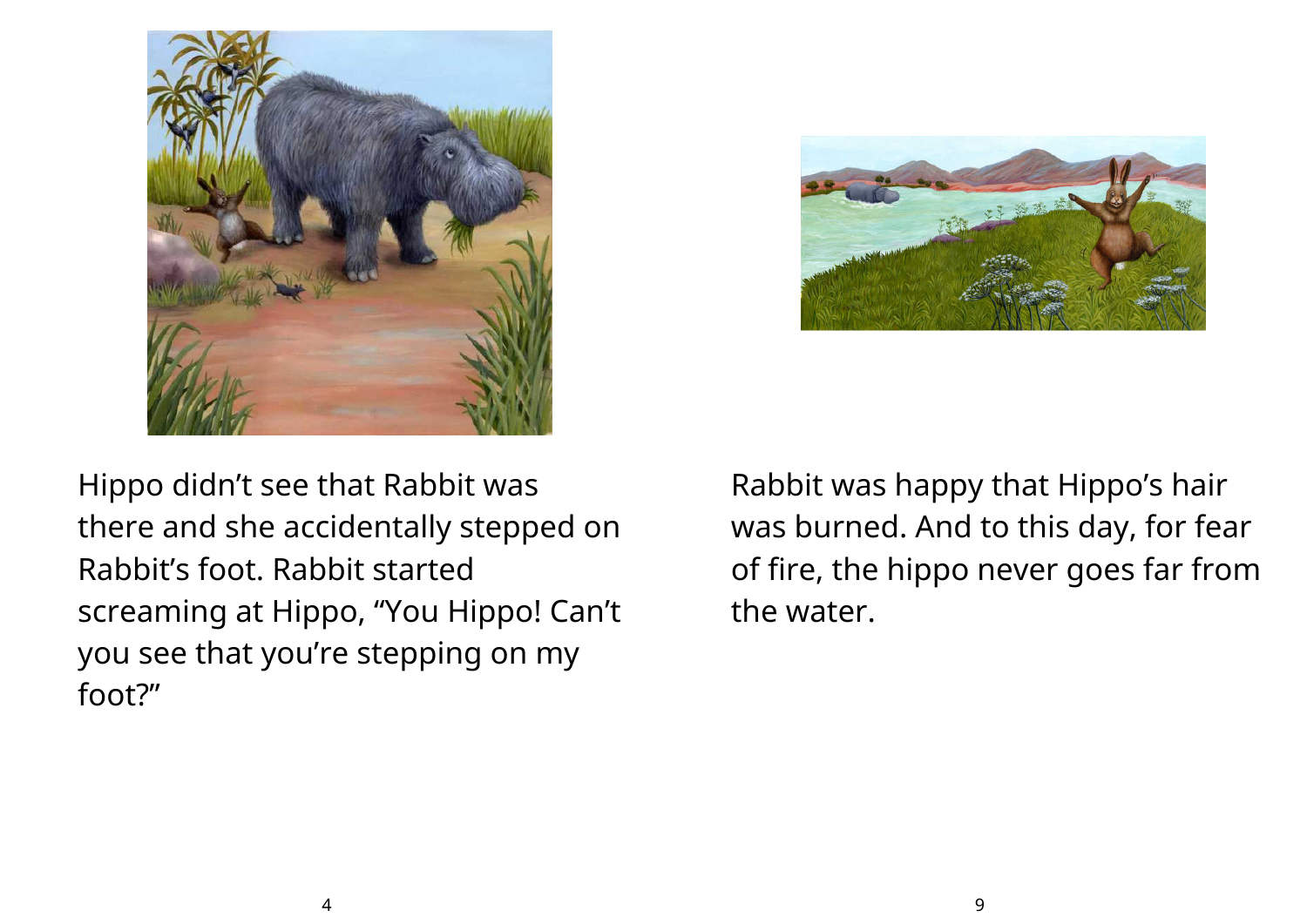

gone! My beautiful hair!" lla zi nisd yM !enit edt ni bennud zad the fire. Hippo kept crying, "My hair water. All her hair was burned off by Hippo started to cry and ran for the

going to pay!" butboze; Somegay, yon'll see! You're no tadt bib uoY", oqqiH ta batuona ad mei" But Rabbit wouldn't listen and sorry. I didn't see you. Please forgive os m'I", diddas of besigologs oqqiH



 $\varsigma$